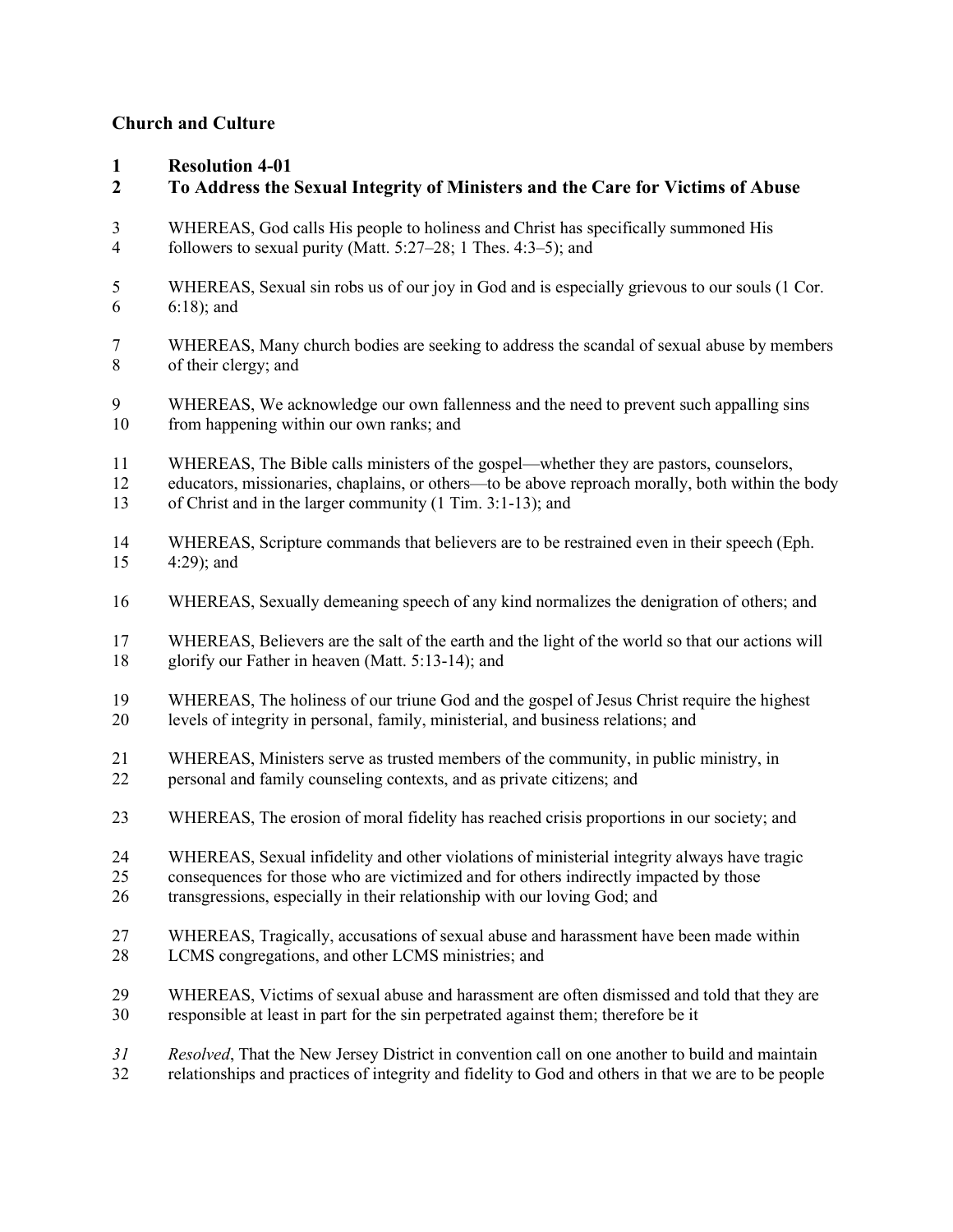- above reproach (1 Tim 3:2; Col 1:22; Titus 1); and be it further
- *Resolved*, That we urge all our spiritual leaders redouble their efforts to hold one another accountable to the highest standards of Christian moral practice; and be it further
- 
- *Resolved*, That we urge our seminaries and other related educational institutions to make
- ministerial integrity a major emphasis in the training of pastors, missionaries, educators, and other ministers; and be it further
- *Resolved*, That we call on our churches to discipline those guilty of any sexual abuse in
- obedience to Matt. 18:6-17 as well as to cooperate with civil authorities in the prosecution of those cases; and be it further
- *Resolved*, That we pray for those who have been harmed as a result of sexual abuse and urge our churches to offer support, compassion, and biblical counseling to them and their families; and be it further
- *Resolved*, That we commit ourselves as disciples of Christ to lives of purity in thought, word, and deed; and be it further
- *Resolved*, That we call on New Jersey District to continue and to expand efforts to teach the
- whole counsel of God regarding sexual purity, human dignity, and the dangers of pornography; and be it further
- *Resolved*, That we remind all our congregations of their moral responsibility to implement any appropriate church discipline and restoration processes; and be it further
- *Resolved*, That we encourage pastors and congregations to develop and implement sound policies and procedures to protect our children and staff from sexual abuse and harassment; and be it finally
- *Resolved*, That we urge all our people to pray for victims of abuse and harassment, to stand for
- 56 their protection from abuse, and to support safe and healthy children's ministries in our churches and communities. and communities.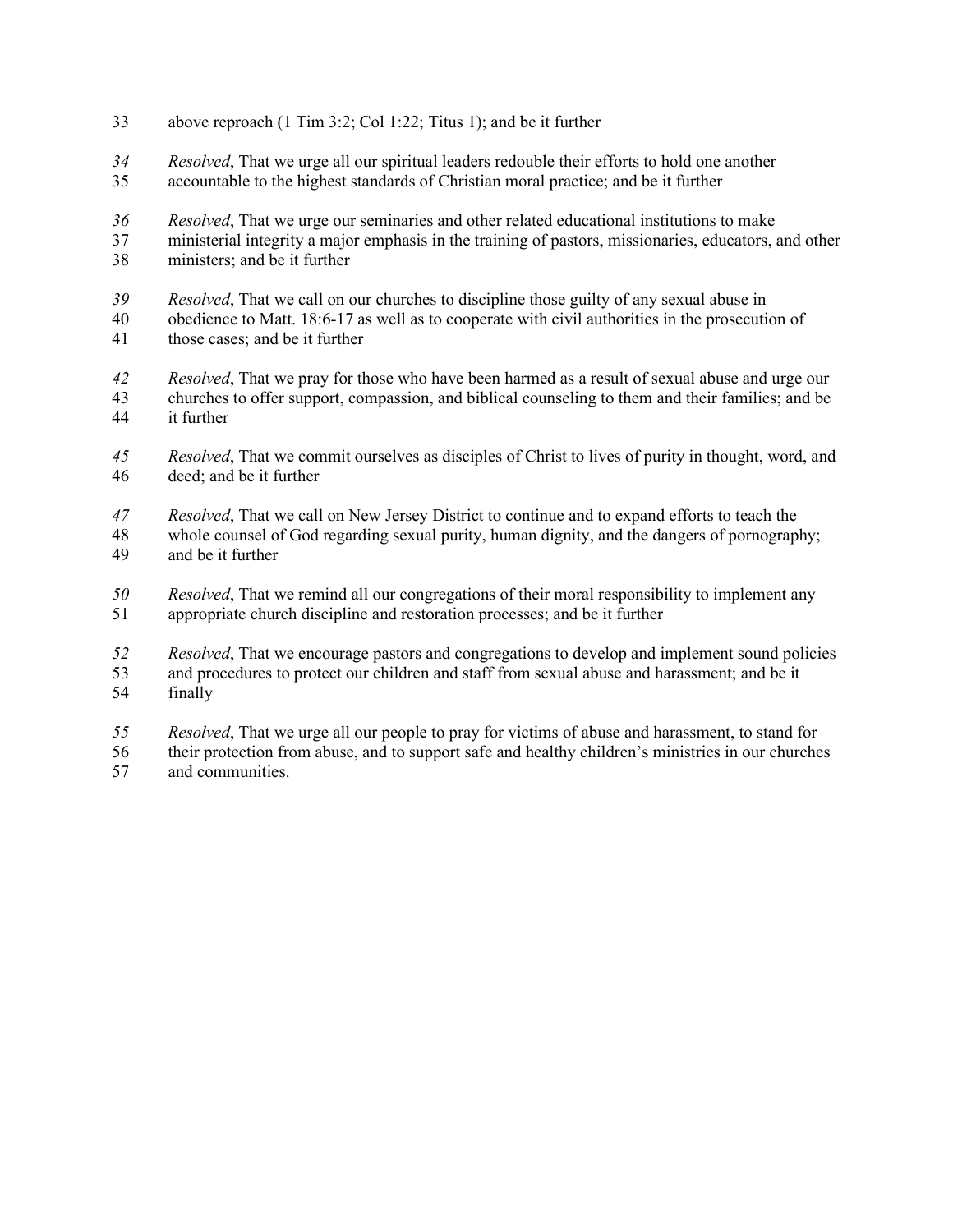## **Resolution 4-02**

## **To Denounce Ethno-Nationalism and Supremacy as a Belief that is Anti-Gospel**

- WHEREAS, Scripture teaches, "God made from one man every nation of mankind to live on all 4 the face of the earth," (Acts 17:26); and
- WHEREAS, All people are created in the same image of God, no matter what human
- distinguishing identifiers might be (Gen. 1:26-27; 9:6; cf. Acts 17:25, 26); and
- WHEREAS, Central to the doctrine of creation is the truth of the equal value of all humans
- grounded in the unsurpassable worth that God places in them, demonstrated by the unsurpassable price he paid for each individual person; and
- WHEREAS, In Jesus, God became a human and so identifies fully with every human (Heb. 2:17), and his mission embraces all of humankind (Matt. 1:1-17; Luke 3:23-38); and
- 12 WHEREAS, Any claim that there is something about the nature of another human being as such that renders that person to be of inferior value not only denies the biblical doctrine of creation, but
- 14 also calls into question what the Scriptures teach about the incarnation of Jesus Christ;<sup>1</sup> and
- WHEREAS, The Apostle Peter said, "God doesn't show favoritism, but in every nation the person who fears Him and does what is right is acceptable to Him" (Acts 10:34–35); and
- WHEREAS, The Book of Concord teaches that all Christians will make the will of Christ 18 supreme in their own lives and in human society, and so opposing all forms of racism (AC Ap V 1-3); and
- 20 WHEREAS, Racism and racial superiority is idolatry<sup>2</sup>; and
- WHEREAS, Racism is a blatant denial of the unity of the body of Christ, into which all who have
- been baptized into his name have been incorporated (1 Cor. 12:13) for Jesus Christ has removed
- all barriers between all human beings, making peace through His cross (Eph. 2:13-16); and
- WHEREAS, James says, "If you really fulfill the royal law, according to the scripture, 'You shall love your neighbor as yourself,' you do well. But if you show partiality, you commit sin, and are convicted by the law as transgressors" (James 2:8-9); and
- WHEREAS, Christians of differing national or ethnic origins must not claim Christ as exclusively
- their own, as if to say that their view of him most closely approximates the biblical portrayal of
- him.

<sup>&</sup>lt;sup>1</sup> As a human, Jesus descended from Adam, whom God created (Luke 3:38), and whom all human beings have as progenitor. To deny the full humanity of any fellow human being is at the same time to compromise the apostolic truth that in Christ "the whole fullness of deity dwells bodily" (Col. 2:9), that is, that he truly "was made man" (Nicene Creed)

<sup>&</sup>lt;sup>2</sup> "That to which your heart clings and entrusts itself," Dr. Martin Luther wrote in the Large Catechism, is "really your God." "If any one boasts," he continued, "of great learning, wisdom, power, prestige, family, and honor, and trusts in them, he also has a god, but not the one, true God." If anyone should claim superiority over others and treat them as inferior because of racial origin or characteristics, we may add, that person, too, has a god, but not the one true God.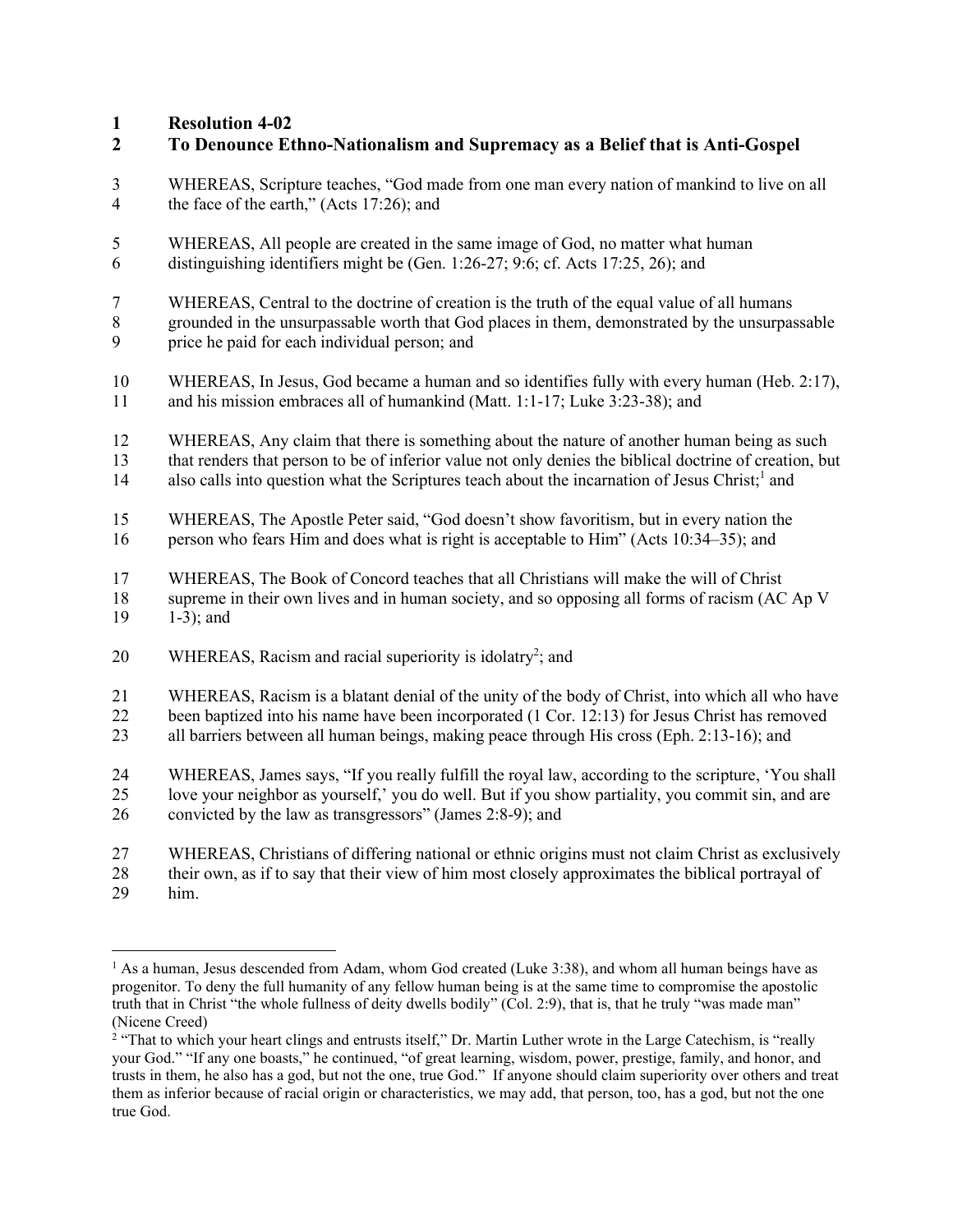- 30 WHEREAS, the Synod in convention has passed the following resolutions
- 31 **1971 — Res. 9-32:** To Encourage Christian Action to Combat Racism
- 32 **1973 — Res. 9-22:** To Continue Efforts to Combat Racism
- 33 **1977 — Res 10-18A:** To Make Every Effort to Eliminate Racism
- 34 **1979 — Res 4-11:** To Reaffirm Efforts to Combat Racism
- 35 **1981 — Res 8-07:** To Oppose Racism and Violence
- 36 **1983 — Res 3-09:** To Clarify Position on Anti-Semitism
- 37 **1992 — Res 3-03:** To Combat All Racism
- 38 **1995 — Res 2-05A:** To Commend for Study the CTCR Document *Racism and the*
- *39 Church,* and
- 40 WHEREAS, As the 1992 resolution states, "racism is contrary to God's Word and a sin against

41 Him." Synod by-law 2.3.1 (a) states: "It shall be the policy of the Synod to decline membership

- 42 to congregations whose constitutions deny membership or other congregational privileges to any
- 43 Christian because of race or ethnic origin;" therefore be it
- 44 WHEREAS, In what is sometimes known as white nationalism or separatism, alt-right, British
- 45 Israelism, Evropa Identity, Nation of Islam, Zionism and others, the worth of an individual or
- 46 group is determined principally by genetic origins, biological characteristics, or cultural heritage,
- 47 which becomes the primary basis for drawing conclusions about the comparative worth of an
- $48$  individual<sup>3</sup>
- *49 Resolved,* That the New Jersey District of the LCMS, denounce every form of racism, including
- 50 alt-right white supremacy, white separatists, British Israelism, and Evropa Identity, et. al., as
- 51 antithetical to the Gospel of Jesus Christ; and be it further,
- *52 Resolved,* That we repent of our own sins of the idolatry of nationalism and racism and denounce
- 53 and repudiate white supremacy and every form of racial and ethnic hatred as a scheme of the
- 54 devil intended to bring further suffering and division to the world and to hinder the Gospel; and
- 55 be it further

<sup>3</sup> For example,

 $\overline{a}$ 

<sup>&</sup>quot;Any white person who brought the element of civilization had the right to take over this continent", Ayn Rand, "To the Graduating Class of West Point", 1974;

<sup>&</sup>quot;Our new government is founded upon exactly the opposite ideas; its foundations are laid, its cornerstone rests, upon the great truth that the negro is not equal to the white man; that slavery, subordination to the superior race, is his natural and normal condition. This, our new government, is the first, in the history of the world, based upon this great physical, philosophical, and moral truth.. look with confidence to the ultimate universal acknowledgement of the truths upon which our system rests? It is the first government ever instituted upon the principles in strict conformity to nature, and the ordination of Providence, in furnishing the materials of human society. Many governments have been founded upon the principle of the subordination and serfdom of certain classes of the same race; such were and are in violation of the laws of nature. Our system commits no such violation of nature's laws." Alexander Stevens, Vice President to the Confederacy, "Cornerstone Address" March 21, 1861;

<sup>&</sup>quot;To be white is to be a striver, a crusader, an explorer and a conqueror. We build, we produce, we go upward … For us, it is conquer or die. This is a unique burden for the white man, that our fate is entirely in our hands. And it is appropriate because within us, within the very blood in our veins as *Children of the Sun*, lies the potential for greatness. That is the great struggle we are called to. We are not meant to live in shame and weakness and disgrace. We were not meant to beg for moral validation from some of the most despicable creatures to ever populate the planet. We were meant to overcome—overcome all of it. Because that is natural and normal for us. Because for us, as Europeans, it is only normal again when we are great again…the concepts that are now designated "problematic" and associated with whiteness—power, strength, beauty, agency, accomplishment. Whites do and other groups don't … We don't exploit other groups. We don't gain anything from their presence. They need us, and not the other way around." Richard Spencer, "Hail Trump Speech", November 2016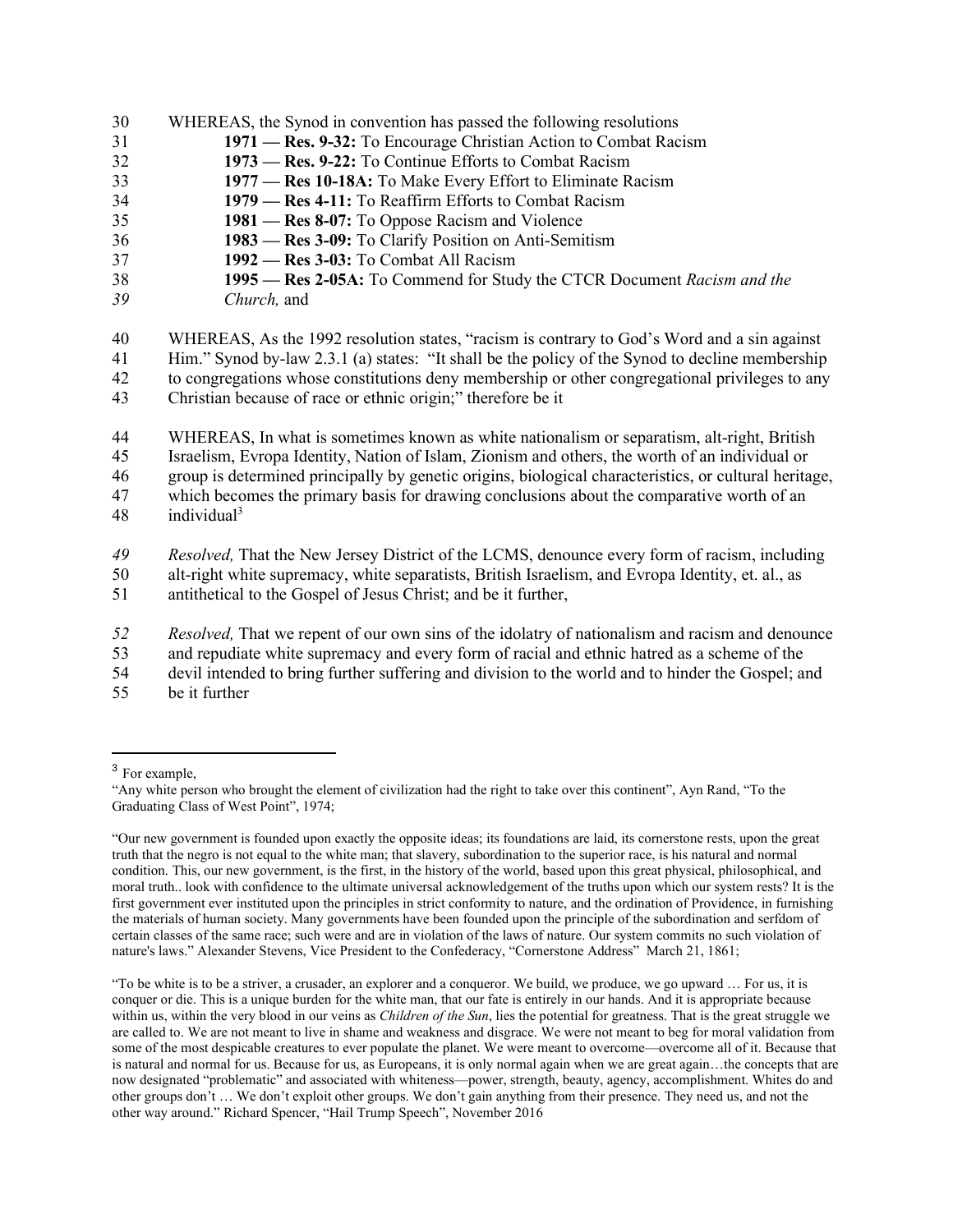- *Resolved,* That we reaffirm the resolution the Synod in convention of 1992, "It shall be the policy
- of the Synod to decline membership to congregations whose constitutions deny membership or
- 58 other congregational privileges to any Christian because of race or ethnic origin;" and be it further
- further
- *Resolved,* That it shall be the policy of the New Jersey District of the LCMS to deny membership
- any member of Synod who espouses racists ideology such as is found in ethno-,
- nationalist/separatists, etc. groups, and to suspend the membership of any member who refuses to
- repent of such ideology as it denies the Confessions and the Scriptures to which we subscribe;
- and be it further
- *Resolved,* That we acknowledge that we still must make progress in rooting out any remaining forms of intentional or unintentional racism in our midst; and be it finally
- *Resolved,* That we earnestly pray, both for those who advocate racist ideologies and those who
- are thereby deceived, that they may see their error through the light of the Gospel, repent of these
- hatreds, and come to know the peace and love of Christ through redeemed fellowship in the
- Kingdom of God, which is established from every nation, tribe, people, and language.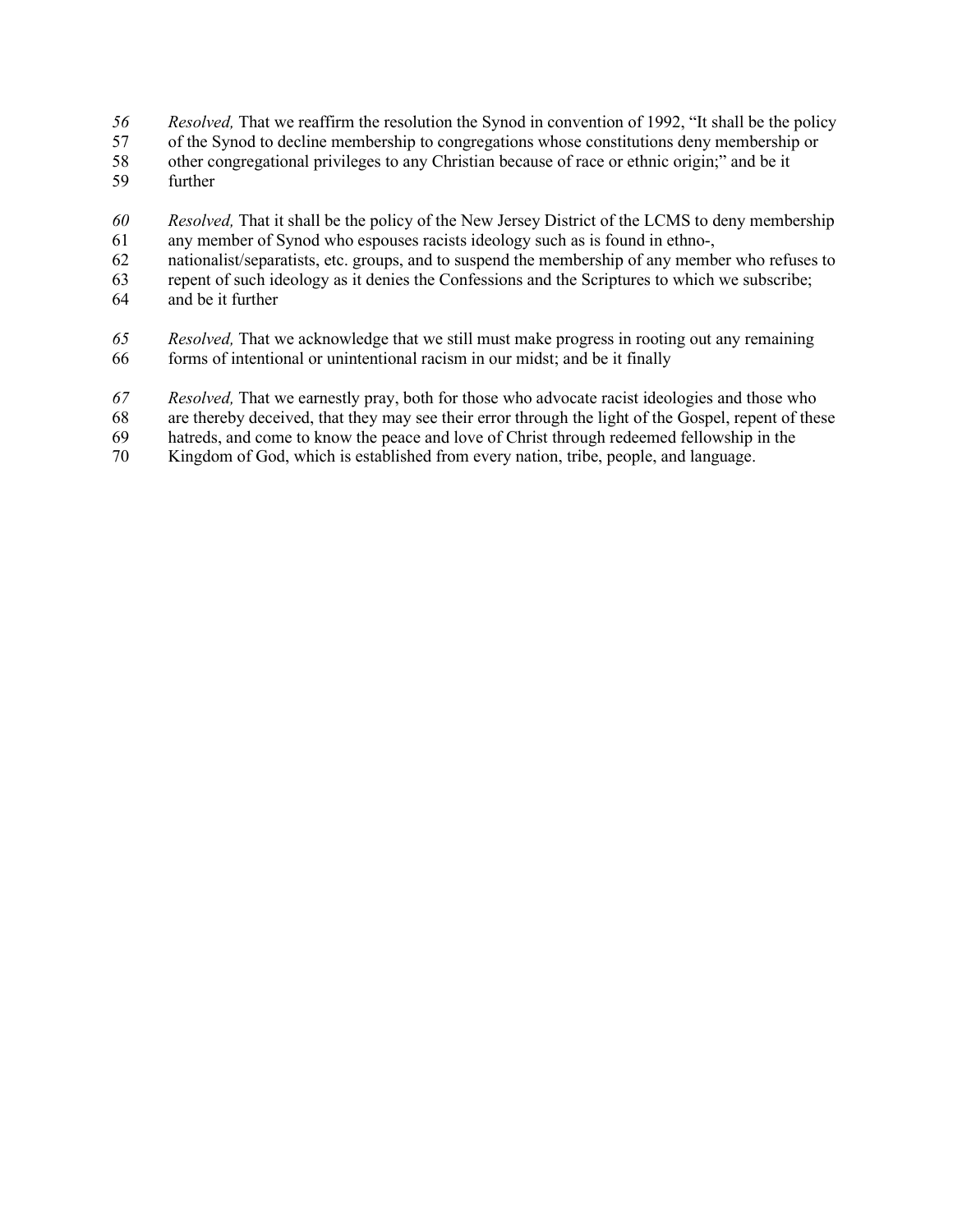**Resolution 4-03**

## **To Engage in Ministry to Transgendered Persons**

 WHEREAS, All persons are created in God's image and are made to glorify Him (Gen. 1:27; Isa. 43:7); and

 WHEREAS, God's design was the creation of two distinct and complementary sexes, male and female (Gen. 1:27; Matt. 19:4; Mk 10:6;) which designate the fundamental distinction that God has embedded in the very biology of the human race; and

 WHEREAS, Distinctions in masculine and feminine as ordained by God are part of the created order and should find expression in every human heart (Gen 2:18, 21–24; 1 Cor 11:7–9; Eph 5:22–33; 1 Tim 2:12–14); and

- WHEREAS, The Fall of man into sin has introduced brokenness and futility into God's good creation (Gen 3:1–24; Rom 8:20); and
- 13 WHEREAS, According to a 2016 study from the UCLA School of Law, about 1.4 million<br>14 Americans identify as transgender: and Americans identify as transgender; and
- WHEREAS, Transgenderism differs from hermaphroditism or intersexualism in that the sex of the individual is not biologically ambiguous but psychologically ambiguous; and
- WHEREAS, The state of New Jersey prohibits licensed counselors from any attempt to change a child's "gender expression"; and
- WHEREAS, the church does not have a good history of ministering to transgendered persons
- often due to our uncomfortablity with the topic or to the harsh, unloving, hypocritical manner in
- which we speak often while refusing to speak publicly against other sexual sins such as divorce,
- remarriage, pornography, sexual harassment, coarse language, etc, and
- WHEREAS, the CTCR has produced a 2014 paper entitled, "Gender Identity Disorder or Gender Dysphoria in Christian Perspective" which begins to address this topic; now, therefore, be it
- *Resolved,* That the NJ District in convention affirm God's good design that gender identity is
- determined by biological sex and not by one's self-perception—a perception which is often
- influenced by fallen human nature in ways contrary to God's design (Eph. 4:17–18); and be
- it further
- *Resolved*, That we commend the CTCR for their current work and request they produce a full study on practical ministry to transgendered persons, and be it
- *Resolved,* That we grieve the reality of human fallenness which can result in manifestations of
- sexuality outside of the teaching of Scripture and point all to the redemption of our bodies in
- Christ (Rom. 8:23); and be it further
- *Resolved,* That we extend love and compassion to those whose sexual self-understanding is
- shaped by a distressing conflict between their biological sex and their gender identity; and be it further
- *Resolved,* That we invite all transgender persons to trust in Christ and to experience renewal in